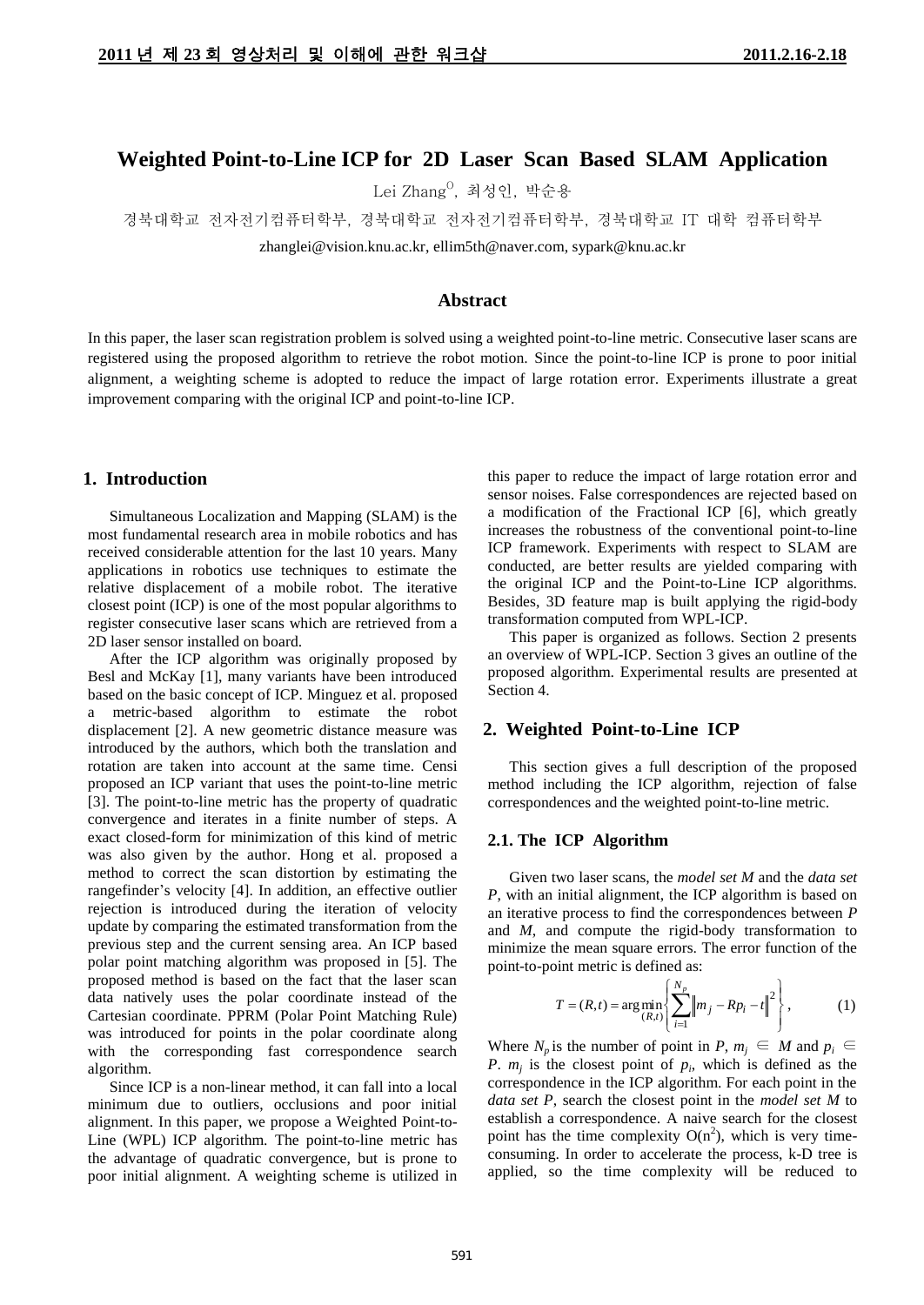O(nlogn).

After the correspondences are established, the rigidbody transformation *T* is computed as illustrated in Equation (1). A simple and robust approach to compute *T* is the SVD-based Least Squares minimization [7]. Assume that for each point  $p_i$  in  $P$ ,  $\mathbf{cp}(p_i)$  is considered as the closest point operation on  $p_i$ , and returns a point  $m_j$  in  $M$ . The cross-covariance matrix of *p* and *m* is computed as the following equation:

$$
H = \sum_{i=1}^{N_p} (p_i - \overline{P}) \cdot (cp(p_i) - \overline{M}^*) ,
$$
 (2)

where

$$
\overline{P} = \frac{1}{N_p} \sum_{i=1}^{N_p} p_i , \text{ and } \overline{M'} = \frac{1}{N_p} \sum_{i=1}^{N_p} cp(p_i).
$$
 (3)

The rotation matrix *R* can be found by SVD of *H*, and the translation vector is computed as:

$$
t = \overline{M'} - R\overline{P} . \tag{4}
$$

#### **2.2. Rejection of False Correspondences**

Due to outliers, occlusions and sensor noise, the ICP algorithm can fall into a local minimum easily. Since the consecutive laser scans only overlap partially, the criterion of the closest point can result many false correspondences from the non-overlapping area. In this paper, we use the Fractional ICP algorithm to reject false correspondences. Only the correspondences which minimize the Fractional RMSD (Root Mean Square Distance) are used for Least Squares minimization:

$$
FRMSD = \frac{1}{f^{\lambda}} \sqrt{\frac{1}{|P_f|} \sum_{p_i \in P_f} ||p_i - cp(p_i)||^2},
$$
 (5)

where  $P_f$  represents the subset of  $P, f \in [0,1]$  and  $\lambda$  is set to 2.0.

After the correspondences are established, distances between corresponding pairs are sorted in ascending order. There are only  $N_p$  fractions need to be considered as each prefix of the sorted order represents a fraction *f*. For each fraction, RMSD is updated to compute the FRMSD. If the smallest FRMSD is yielded at *i*th correspondence in the sorted order, the fraction *f* is set to  $i/N_p$  and  $P_f$  represents the subset of *P* that contains *i* points with the smallest RMSD. The rest of the correspondences are rejected as outliers.

Assume the squared distance of the *i*th correspondence, which yields the smallest FRMSD, to be  $SD_i$ , the correspondences with squared distance larger than a threshold computed as the following equation are rejected:

$$
t = \begin{cases} SD_i + median_{SD}, & \text{if } i > \frac{N_p}{2} \\ SD_i, & \text{otherwise} \end{cases}
$$
 (6)

where  $median_{SD}$  is the median value of the squared distance of all correspondences. Due to the sensor noise and the misalignment of initial position, it is expected to use relative more correspondences than the case of the smallest FRMSD is yielded. As *P* and *M* are aligned gradually, the median value decreases and more false



Figure 1: minimization of the Euclidean distance from  $p_i$  to the tangent line through *m<sup>j</sup>* .

correspondences are rejected. When the index of the correspondence in the sorted order is less than half of  $N_p$ , which is the index of median, P and M are considered to be "close enough". Only  $SD_i$  is used in this case.

#### **2.3. Point-to-Line Metric**

 In order to speed up the convergence, the point-to-line metric is utilized in this paper. The point-to-line metric has quadratic convergence instead of linear convergence of point-to-point metric. Equation (1) is modified as the following equation:

$$
T = (R, t) = \arg\min_{(R, t)} \left\{ \sum_{i=1}^{N_p} \hat{n}_j \left\| m_j - R p_i - t \right\|^2 \right\},\tag{7}
$$

where  $\hat{n}_j$  is the normal vector of tangent line going through point *m<sup>j</sup>* . The point-to-line metric minimizes the Euclidean distance from  $p_i$  to the tangent line through  $m_j$ , which greatly increase the robustness of the ICP algorithm against sensor noises.

As shown in Figure 1, the point  $m_j$  is the closest point of the point  $p_i$ . The tangent line going through  $m_j$  can be computed using additional two points from left and right sides. After the normal vector  $\hat{n}_j$  is obtained, the point  $m_j$ on the tangent line going through  $m_j$  can be computed using the following equations:

$$
m_j = p_i + w(D_{ij} \cdot \hat{n}_j), \qquad (8)
$$

where

$$
D_{ij} = \frac{\hat{n}_j \cdot (m_j - p_i)}{|\hat{n}_j|},\tag{9}
$$

and

$$
w = \cos\left(\frac{1}{2}\arccos\left(\frac{\hat{n}_j \cdot \hat{n}_i}{|\hat{n}_j| \cdot |\hat{n}_i|}\right)\right).
$$
 (10)

When  $p_i$  and  $m_j$  are facing the opposite directions, the probability that  $p_i$  and  $m_j$  is a false correspondence is very large. The *w* is used as a weighting factor to reduce the impact of this kind of false correspondence and improve the robustness to outliers.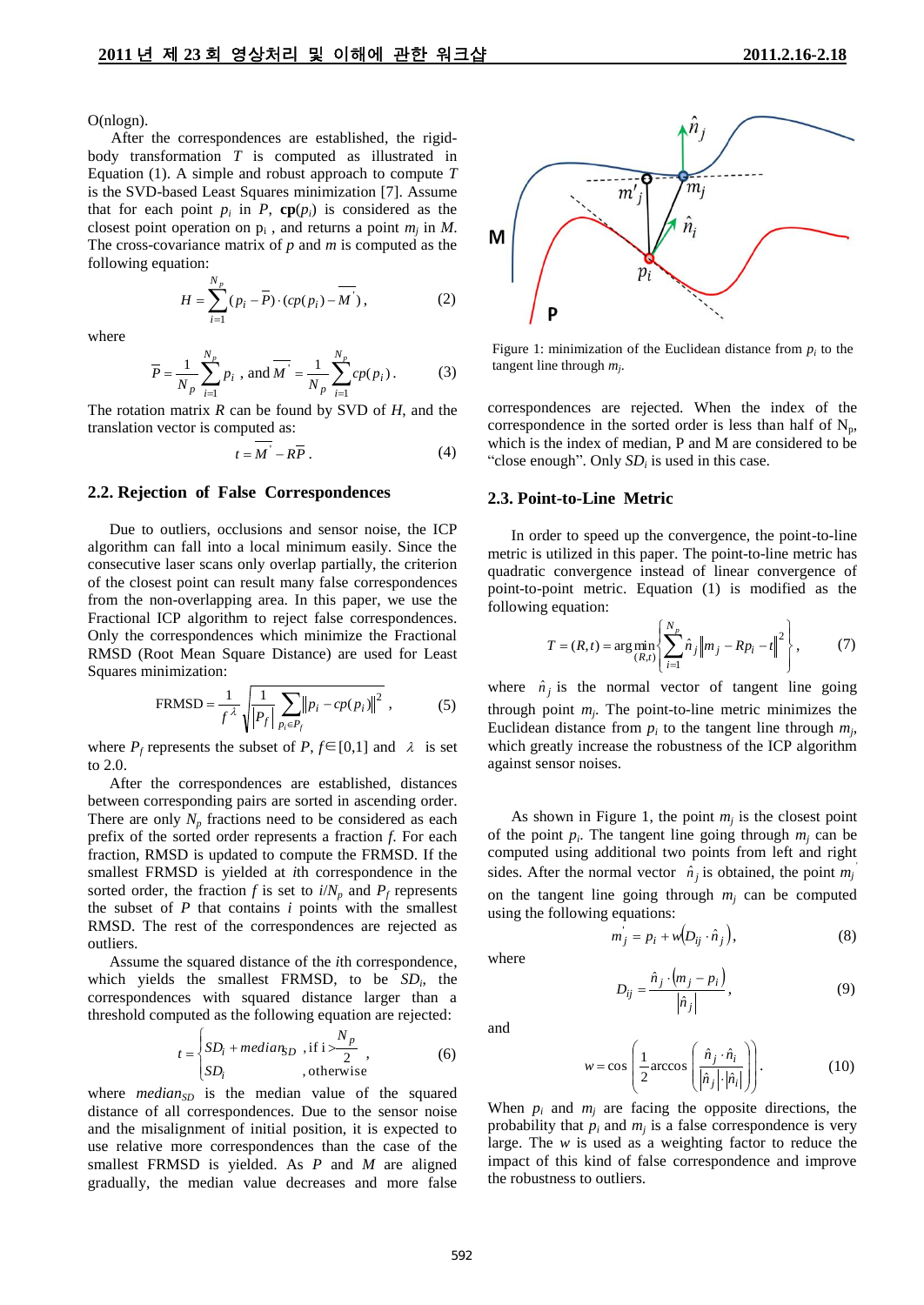## **3. Outline of WPL-ICP Algorithm**

The pseudo code of the WPL-ICP algorithm is proposed in Algorithm 1, and some details of implementations are discussed.

#### **Algorithm 1: WPL-ICP**

**Input :** two laser scans: the *data set*  $P = \{p_i, i = 1, \dots, N_p\}$ , and the *model set*  $M = \{m_j, j = 1, \dots, N_m\}$ .

**output:** the rigid-body transformation *T*, which is shown in Equation (7).

| 1                        | Subsample the <i>data set P</i> uniformly;                                 |
|--------------------------|----------------------------------------------------------------------------|
| 2                        | IterNum $= 0$ :                                                            |
| 3                        | <b>while</b> (IterNum < MaxIterNum $\&\&$ <i>not converged</i> ) <b>do</b> |
| $\overline{\mathcal{A}}$ | $IterNum = IterNum + 1$ ;                                                  |
| 5                        | <b>for</b> (every point p <sub>i</sub> in the sampled P) <b>do</b>         |
| 6                        | Find the closest point $m_i$ in M;                                         |
| $\overline{7}$           | end                                                                        |
| 8                        | Compute the threshold $t$ in the Equation $(6)$ ;                          |
| 9                        | Reject false correspondences with distance larger than t;                  |
| 10                       | <b>for</b> (every true correspondence $p_i$ and $m_i$ )                    |
| 11                       | Compute the point $m_i$ on the tangent line of $m_i$ ,                     |
|                          | using Equations $(8)$ , $(9)$ and $(10)$ ;                                 |
| 12                       | end                                                                        |
| 13                       | Compute the rigid-body transformation $T$ to minimize                      |
|                          | the point-to-line metric, using SVD-based Least Squares                    |
|                          | minimization:                                                              |
| 14                       | Apply $T$ to the <i>data set</i> $P$ ;                                     |
| 15                       | end                                                                        |

### **3.1. Implementation**

 The WPL-ICP algorithm is implemented using C++. In order to keep the simplicity, uniform sampling is preferred in this paper. The Approximate Nearest Neighbor (ANN) Library [8], which is originally programmed by Mount and Arya, is used to perform the closest point search as k-D tree. The algorithm terminates when the difference of Mean Square Error between two consecutive iterations is close to zero, or the number of iterations exceeds a predefined maximum.

#### **4. Experimental Results**

The laser scans used in experiments were obtained from a laser sensor. All the experiments were done off-line on a PC with Intel Core i5 2.66GHz CPU, 4GB main memory and Window 7 OS.

#### **4.1. Pair-Wise Registration**

 We tested the performance of WPL-ICP comparing with other two algorithms: the original ICP (OICP) and the Point-to-Line ICP (PLICP). Uniform sampling and SVDbased Least Squares minimization are applied to all the three algorithms. In spite of outliers, sensor noise and poor initial alignment, as shown in Figure 2(a), WPL-ICP still converged to the global minimum while other two algorithms converged to a bad local minimum.





Figure 2: (a) Initial position of the *data set* (red) and the *model set* (white). (b) Registration result using OICP. (c) Registration result using PLICP. (d) Registration result using WPLICP.

## **4.2. 2D SLAM**

 For 2D SLAM experiments, we use odometry information retrieved from the robot as the initial alignment. The experiments were conducted in an indoor environment. The robot traveled approximately 50 meters while 3780 laser scans were obtained. The field of view of the laser sensor is 270 degrees and the angular resolution is 0.25 degree. After uniform sampling, about 400 points were used for scan registration.

 In the SLAM process, small error accumulated between consecutive laser scans in a long sequence. The quality of localization and mapping was degraded, which led to inconsistent scenes and trajectories, as shown in Figure 3(a) for the case of OICP and Figure 3(b) for the case of PLICP. The accumulated error was spread over the whole set for the case of WPLICP, which improved the quality of SLAM result.

#### **4.3. 3D Feature Map Building**

 Along with the laser sensor, a stereovision camera was also installed on the mobile robot. Depth of the points from the real-world scenes were retrieved using stereo matching algorithm. Since dense stereo matching requires a lot of computation time, feature stereo matching was preferred in this paper to increase the efficiency. Features were extracted using the FAST feature detector. After stereo matching, 3D feature point sets were obtained. Applying the rigid-body transformation computed using WPL-ICP algorithm, the map containing 3D features was built, as shown in Figure 4(a).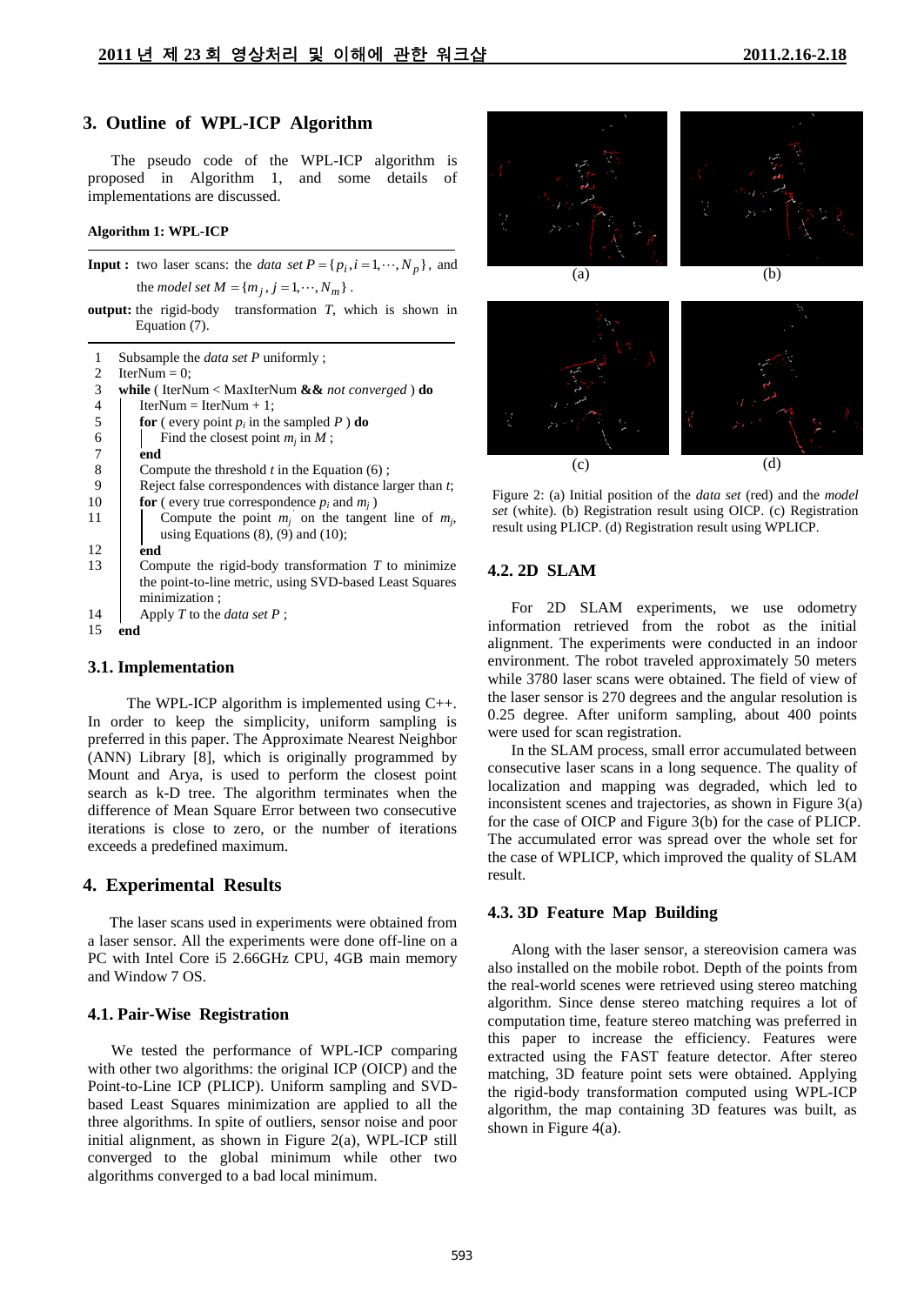

(a)



(b)



(b)

Figure 4: 3D feature map and the trajectory of the mobile robot. The red points on the map are from relative high position in the real-world scenes, while the blue points are from low position in the real-world scenes. (a) Top view. (b) Front view.



Figure 3: SLAM experimental results using (a) OICP (b) PLICP (c) WPLICP. White points are the built map and yellow points are the trajectory of the robot.

# **5. Conclusions**

A variant of ICP algorithm, called Weighted Point-to Line ICP, is proposed in this paper to solve the 2D SLAM problem. Fractional ICP is adopted to reject false correspondences to reduce the impact of outliers. Instead of the point-to-point metric, a weighted point-to-line metric is applied to speed up the convergence and increase the robustness to sensor noises and poor initial alignment. The WPL-ICP is tested using laser scans grabbed by a laser sensor. The experimental results show a great improvement comparing with other algorithms. Future work includes adjustment and loop-closing for SLAM.

# 감사의 글

본 연구는 지식경제부 및 정보통신산업진흥원의 로 봇 비전 연구의 한계 상황 돌파를 위한 핵심 기술 개발 지원산업, 및 국방과학연구소의 "소형무인로봇 의 자율복귀를 위한 스테레오 비전 기반 위치인식 기술 개발"과제의 지원으로 수행되었음.